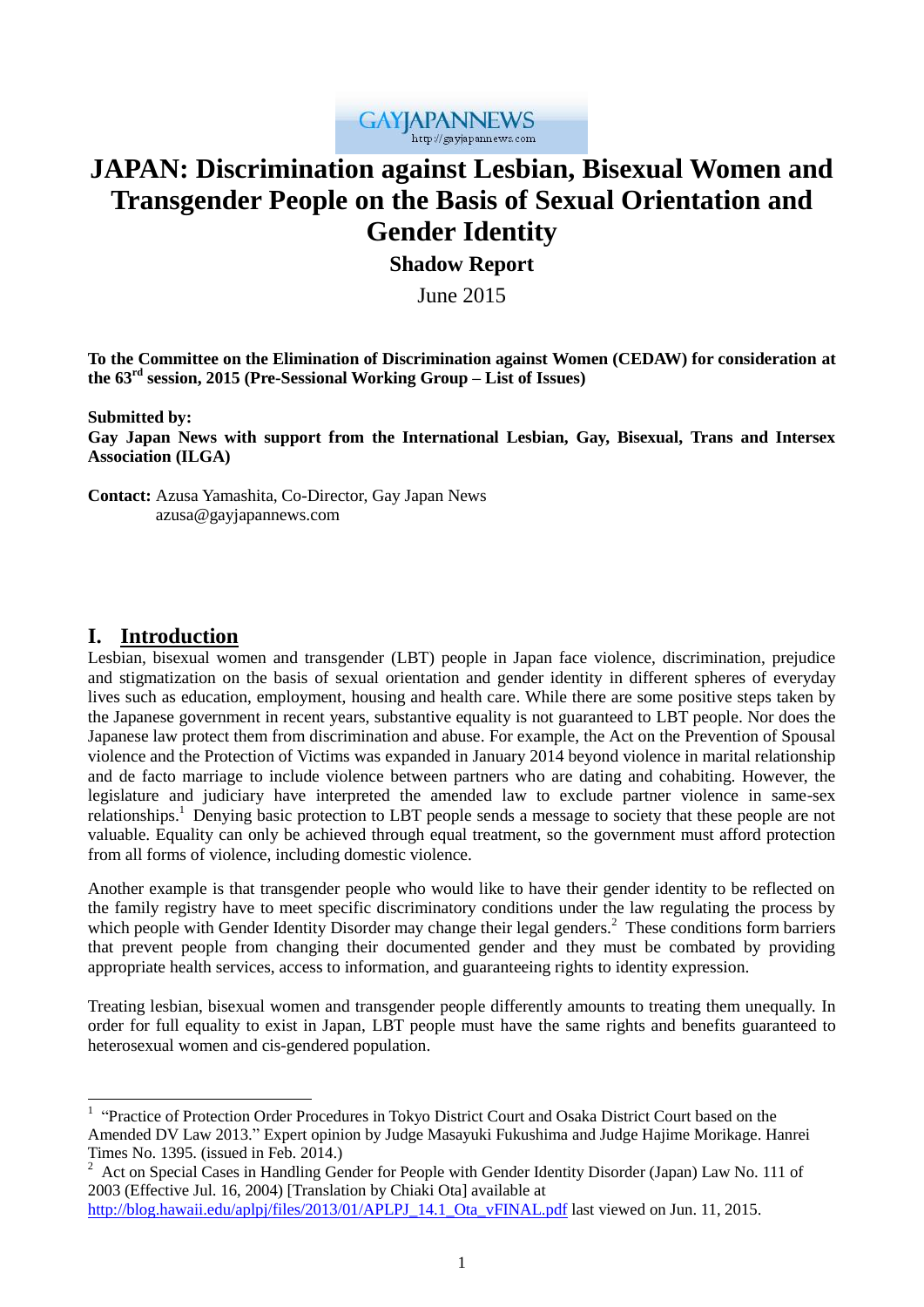# **II. Substantive Violations of the Convention**

## **General Recommendation 19: Violence against Women**

The Act on the Prevention of Spousal Violence and the Protection of Victims was expanded in January 2014 beyond in marital relationship and de facto marriage to include violence between partners who are dating and cohabiting. However, the legislature and judiciary have interpreted the amended law to exclude partner violence in same-sex relationships.<sup>3</sup> The reasoning behind the exclusion is that the Article 24 of the Japanese Constitution stipulates that "marriage shall be based only on the mutual consent of both sexes<sup>4</sup> and it shall be maintained through mutual cooperation with the equal rights of husband and wife as a basis" and all laws are interpreted within the Constitution.

While LBT people have been victims of domestic violence on the part of their husbands and other family members, cases of reported and investigated domestic violence between same-sex partners are limited and hardly recognized because heteronormativity predominates in Japanese society. In some research, twenty eight out of fifty LBT respondents answered that they experienced some form of sexual violence at least once in their lifetime because of sexual orientation, gender identity and gender expression. Perpetrators ranged from family members, relatives, colleagues, partners including same-sex partners and strangers.<sup>5</sup>

There are very few shelters which LBT people may access without fear of discrimination or ill treatment based upon their sexual orientation, gender identity and gender expression. According to the survey conducted by the Cabinet Office in 2004, only 13.4% of the private shelters in the country have ever served clients who were suffering from domestic violence between same-sex partners.

## **Articles 2, 5 & 15: Discrimination and Prejudice**

In regard to the Article 2 of the Convention, the Committee stated in General Recommendation No. 28 "the discrimination of women based on sex and gender is inextricably linked with other factors that affect women, such as race, ethnicity, religion or belief, health, status, age, class, caste, and sexual orientation and gender identity. State parties must legally recognize and prohibit such intersecting forms of discrimination and their compounded negative impact on the women concerned." Nonetheless, Japan has laws that are discriminatory and exclusive of LBT people. The following information contains such examples.

Japan has not yet passed comprehensive anti-discrimination legislation. The country's failure to enact anti-discrimination legislation to include sexual orientation and gender identity is a violation of Articles 2, 5 and 15. In 2002, the Ministry of Justice put forth a Draft Bill of Human Rights Protection that included sexual orientation as a category against which discrimination is prohibited. This bill, however, failed to pass in 2002, 2003 and 2005. Further, Japan has yet to establish an independent national human rights institution that meets the standards of the Paris Principles.

Article 23(1) of the Public Housing Law that previously effectively barred unmarried same-sex couples from renting public housing was abolished in 2012 and such couples were no longer legally excluded. In reality, however, municipalities decide who can rent public houses under the amended Public Housing Law and few municipal policies allow same-sex couples to qualify. Thus, in practice same-sex couples remain excluded from public housing.<sup>6</sup>

## **Article 9: Asylum**

Japan has denied asylum to those seeking it based upon discrimination and violence they face in their own country on the basis of sexual orientation and gender identity.

 $\frac{1}{3}$ Ibid.

<sup>4</sup> Underlined by the provider of this report.

<sup>&</sup>lt;sup>5</sup> International Gay and Lesbian Human Rights Commission & Gay Japan News, "Striving for Dignity and Respect: Experiences of Violence and Discrimination as Told by LBT Persons in Japan", *Violence: Through the Lens of Lesbians, Bisexual Women and Trans People in Asia*, May 2014 available at [http://iglhrc.org/sites/iglhrc.org/files/JapanCC\\_0.pdf](http://iglhrc.org/sites/iglhrc.org/files/JapanCC_0.pdf) last viewed on Jun. 11, 2015

<sup>6</sup> Osaka Prefecture made its public housing ordinance inclusive of same-sex couples. Municipalities have individually have stated that they would maintain what was written in the abolished clause in their own public housing ordinances.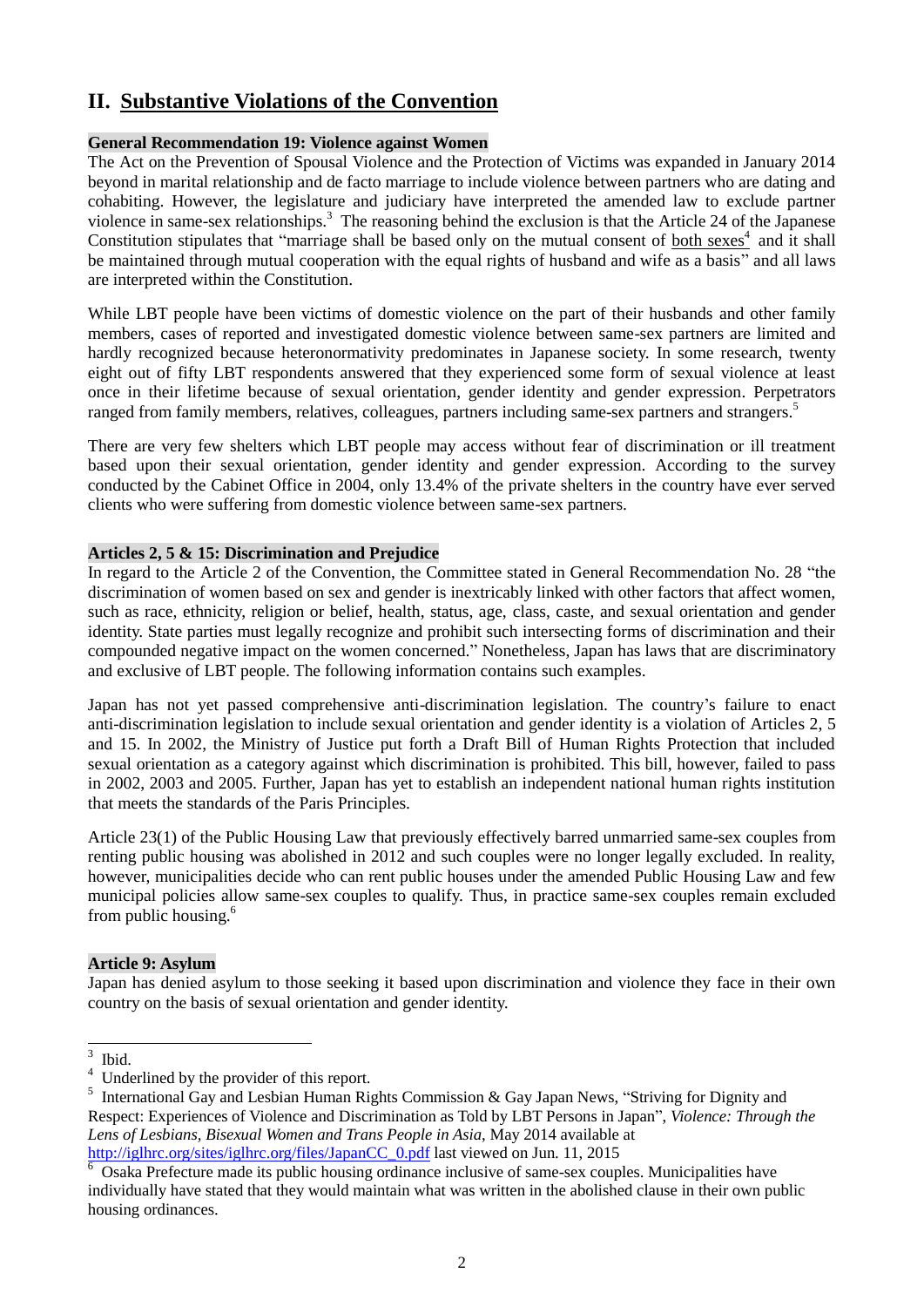#### **Article 10: Education**

Lesbian, bisexual women and transgender students have little access to positive information about diversity of sexuality which leads to difficulty accepting or expressing oneself, feel isolated and experience bullying on the basis of sexual orientation and gender identity. A research targeted more than 600 lesbian, gay, bisexual and transgender (LGBT) people who went to elementary, junior high or high schools in Tokyo area revealed that 68% of the respondents experienced bullying in schools. Among LGBT respondents, transgender women (transgender male-to-female) experienced bullying more than other respondents; 78% of them experienced verbal abuse and 23% experienced sexual abuse by classmates and teachers because of her gender identity. 7

In April 2015, Ministry of Education, Culture, Sports, Science and Technology issued an instruction urging local boards of education to respond to the needs of students of sexual minority in an appropriate manner and to promote understanding among teachers.<sup>8</sup> While it is a significant step taken by the government, the instruction does not include a plan to conduct much-needed teacher training.

#### **Article 11: Employment**

-

In July 2014, revised Guidelines on Business Owners' Duties in Employment Management in relation to Sexual Harassment in line with the Equal Employment Opportunity Law came into effect. In the new Guidelines, a definition of sexual harassment includes sexual harassment by same-sex colleagues. Ministry of Health, Labor and Welfare in one of the meetings of the Labor Policy Council stated that discriminatory remarks and attitudes against workers of sexual minority at workplace could be sexual harassment.<sup>9</sup> While it is a positive step, neither the Law nor the Guidelines explicitly prohibit workplace discrimination on the basis of sexual orientation and gender identity.

#### **Article 16: Marriage and Family Life**

Article 3 of the Law concerning Special Cases in Handling Gender for People with Gender Identity Disorder sets give conditions for transgender people to be eligible to apply for different sex entry on family registry to a family court. One of these conditions requires that a transgender individual who wishes to change one's sex be unmarried at the time of application. A transgender person who has undergone sex reassignment surgery may marry a new partner who is of the opposite sex, but cannot remain married to a partner whom the person was married to prior to its application. A second condition requires that the applicant have no children below the age of 19 at the time of application. A third condition requires that the applicant to be sterilized. These requirements deprive transgender applicants of the right to marriage and family life and the ability to have biological children.

In February 2013, the Special Rapporteur on Torture called for States to "repeal any law allowing instructive and irreversible treatments, including… forced involuntary sterilization" when administered without the free and informed consent of the person concerned. Furthermore, he called for "outlaw[ing] forced or coerced sterilization in all circumstances and provid[ing] special protection to individuals belonging to marginalized groups."<sup>10</sup>

In Japan, same-sex partnership is not legally recognized and such couples are not guaranteed right to marriage and family and rights granted to married or de facto married heterosexual couples. In April 2015, Ward of Shibuya in Tokyo passed the Ordinance to Promote Gender Equality and Society where Diversity is Respected which includes recognition of partnership of same-sex couples who reside in Shibuya.<sup>11</sup> While

<sup>&</sup>lt;sup>7</sup> White Ribbon Campaign, Research Findings 2013 on the Situation of LGBT School Life, April 2014 (in Japanese) available at<http://endomameta.com/schoolreport.pdf> last viewed on Jun. 11, 2015.

On Implementation of Sensitive Responses and Others about Pupils and Students regarding Gender Identity Disorder, issued on Apr. 30, 2015 by the Ministry of Education, Culture, Sports, Science and Technology (in Japanese) available at [http://www.mext.go.jp/b\\_menu/houdou/27/04/1357468.htm](http://www.mext.go.jp/b_menu/houdou/27/04/1357468.htm) last viewed on Jun. 11, 2015.

Minutes of the 139<sup>th</sup> meeting of the Labor Policy Council, Dec. 20, 2013 (in Japanese) available at <http://www.mhlw.go.jp/stf/shingi/0000037947.html> last viewed on Jun. 11, 2015.

Report of the Special Rapporteur on torture and other cruel, inhumane or degrading treatment or punishment, A/HRC/22/53, (Feb. 1, 2013.)

<sup>&</sup>lt;sup>11</sup> Shibuya Ward Ordinance to Promote Gender Equality and Society where Diversity is Respected (Effective Apr. 1, 2015) (in Japanese) available at [https://www.city.shibuya.tokyo.jp/kusei/jorei/jorei/pdf/danjo\\_tayosei.pdf](https://www.city.shibuya.tokyo.jp/kusei/jorei/jorei/pdf/danjo_tayosei.pdf)